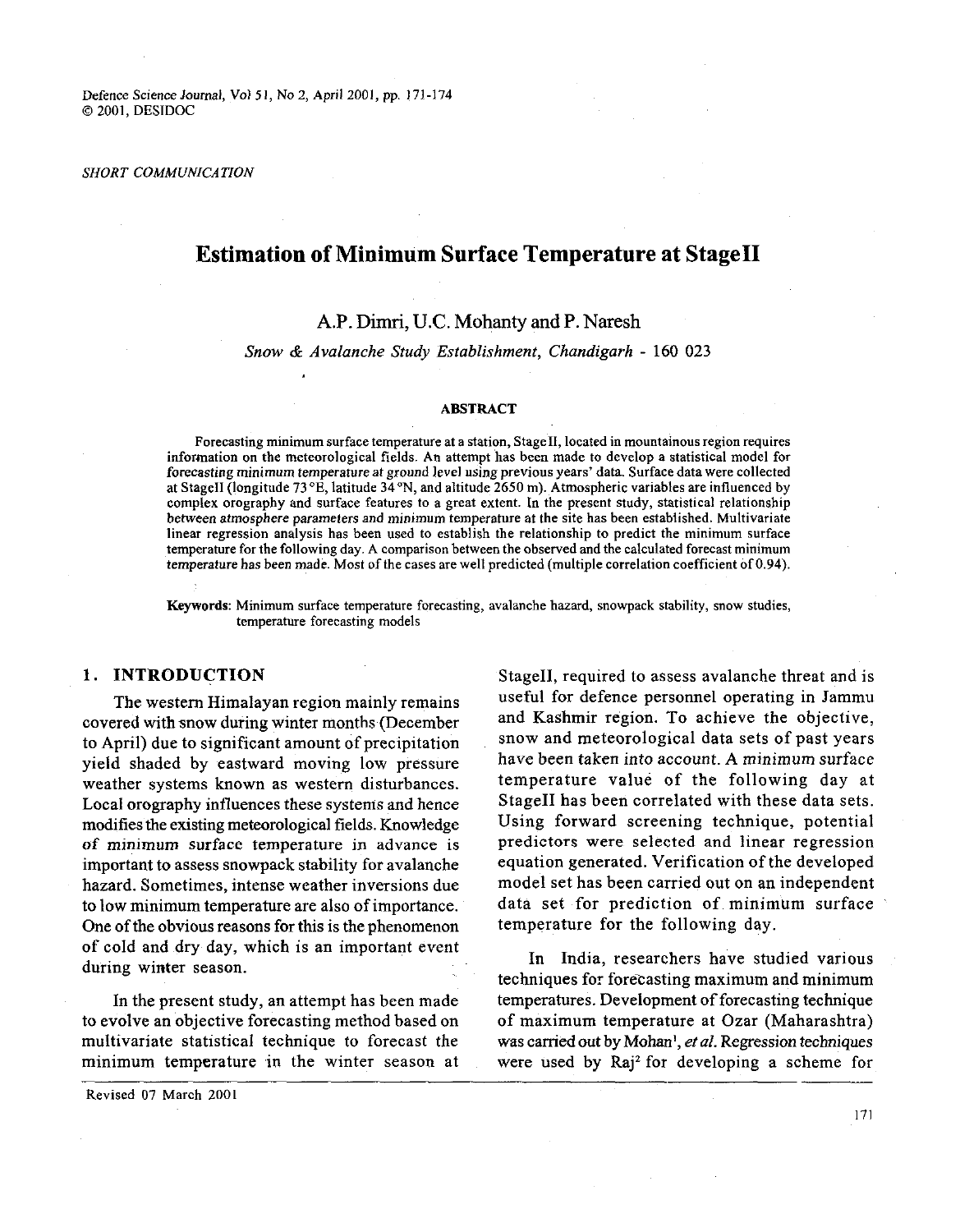predicting minimum surface temperature at Pune. Attri<sup>3</sup>, *et al.* used multiple regression method for forecasting minimum temperature at Gangtok.These studies mainly considered dew point temperaturcs,amount of cloud and the maximum and minimum temperatures on the previous day. Raj<sup>4</sup> had developed forecasting scheme based on statistical techniques for development of forecasting daily summer (March-May) maximum temperature of Chennai.

#### **2. DATA** & **ANALYSIS PROCEDURE**

For predicting minimum surface temperature at StageII, data sets of 1992 (January to April and December) and of 1993 (Jariuary to April) have been utilised. The performance of model was verified with independent data set of December 1995.

In general, at StageII, the lowest of minimum temperatures is associated with cold waves and clear nights. After the passage of western disturbances, nocturnal cooling over the region and heat exchange between ground surface and adjacent atmosphere, formation of mist and fog over the ground surface is a phenomenon to be understood.

These temperature variations are a major contributing factor for forming surface hoar over the snow surface, which are weak bonds to withhold the snow mass, hence, avalanche release. Prediction or knowledge of minimum surface temperature enables one to understand these physical processes.

For evolving the equation for minimum surface temperature, surface observation corresponding to 0830 IST and 1730 IST at StageII were utilised. The lead-time for prediction of minimum surface temperature on the basis of availability of data and operational requirements has beeen kept at 24 hr and the same is issued at 0830 IST.

Missing observations in data sets were closed using linear interpolation of the previous and subsequent observation of meteorological parameters and also by using consistency of time, space and synoptic conditions. However, data of the predictand, viz., minimum surface temperature of StageII, were all observed values only.

# **3. DEVELOPMENT OF MODEL**

Multiple regression technique was used, in which a linear composite of explanatory variables (predictors) formation has been done in such a way that it has maximum correlation with a criterion variable (predictand). The main objective of using this technique is to predict the variability of the dependent variable based on its covariance with all the independent variables. The given levels of independent variables (meteorological parameters at StageII) define prediction of the level of the dependent phenomenon, i.e., variation in minimum temperature at StageII. Stepwise regression method is utilised for the selection of statistically significant predictions.

Further, short range, location specific and time specific deterministic prediction of surface weather elements is one of the intricate problems of weather forecasting. Secondly, orography and topography makes the prediction more difficult. Since the objective of the study is to forecast minimum surface temperature at StageII in 24 hr in advance, the inputs consists of observational data available at the time of forecast and are expressed as

$$
Y_t = f(X_0) \tag{1}
$$

where *Y,* is the forecast value of the predictand (minimum surface temperature) at time *t* (24 hr in the present case) and  $X_0$  is observational data at time 0 or available at that time. All the predictors, as given in Table 1, are subjected to screening for the forecast of minimum surface temperature. Some of these parameters are intercorrelated and also

Table 1. List of potential predictors used

|         | Predictors and their notations                                                                                                                                                                                                                                     | <b>Station</b> | Total |
|---------|--------------------------------------------------------------------------------------------------------------------------------------------------------------------------------------------------------------------------------------------------------------------|----------------|-------|
| Surface | Ambient surface temperature $(t_n)$<br>maximum surface temperature $(tx)$<br>minimum surface temperature $(t_n)$<br>snow surface temperature $(t_{\mu})$<br>fresh snowfall $(h_n)$<br>standing snow $(hs)$<br>snowfall intensity $(s_n)$<br>sunshine duration (ss) | StageII        | 08    |
|         | Persistence Minimum surface temperature<br>$(T_{min})$                                                                                                                                                                                                             | StageII        | 01    |
| Total   |                                                                                                                                                                                                                                                                    |                | œ     |

i *3*  **d**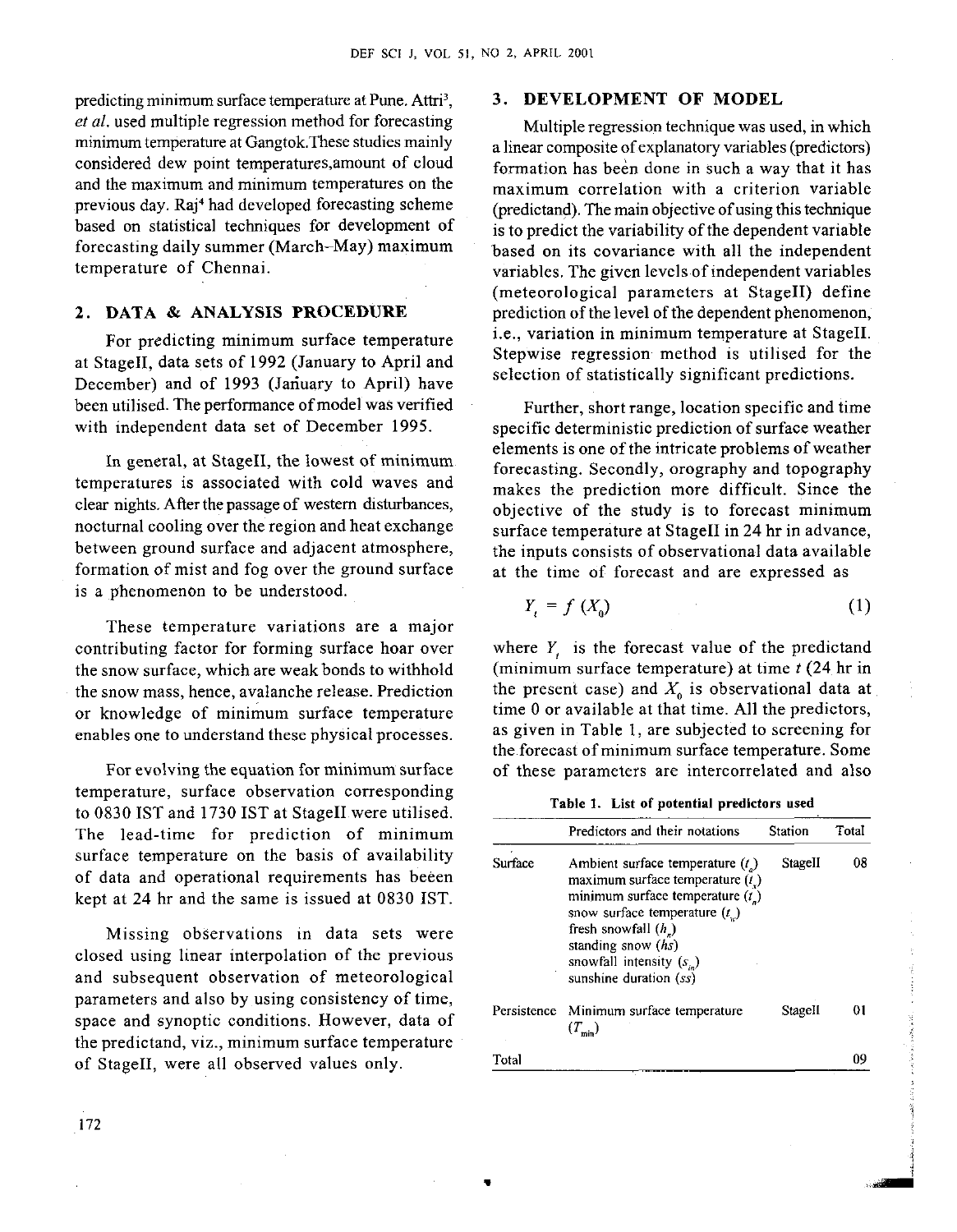are measured with certain degree of observational **Table 2. Twenty-four hour forecast issued at 0830 IST for**  error. Hence, only few of the potential predictors **minimum surface temper**<br>**minimum surface temperature for the forecast of the cast of the cast of the cast of the predictors and variances** are selected which can explain most of the variance of the predictand. As a result, only small number of predictors get selected which define linear relation of information wrt predictand. In this study, F-test is utilised to select significant predictors with **95 per cent confidence level. The stepwise procedure** continues by adding one predictor at a time to the  $Y = -0.5613 + (0.9403 \times A1) + (0.1568 \times A2) - (0.0887 \times A3)$ model. After each step, selection of predictors is  $VE = \text{Variance explained, CVE} = \text{Cumulative variance}$ verified and insignificant predictor from regression explained, MCC = Multiple correlation coefficient point of view is rejected. This process goes on until no significant improvement in variance value been computed. The multiple correlation coefficient

Detailed statistical analysis of minimum surface<br>temperature (predictand) at StageII was carried

To examine the seasonal variation further, daily normal values were computed based on dependent data, for StageII and was smoothed. Mean of minimum surface temperature at StageII decreased with advancement of the winter season. Frequency distribution for the predictand manifests slight negative skewness. Predictand series are not stationary in character and contain a prominent seasonal component. The mean values were not exactly representative of the month/season from whose data they have



**StageII. Stagell.** 

|    | S. No Predictors | Time (IST)                                             | Level   | VE          | <b>CVE</b> |
|----|------------------|--------------------------------------------------------|---------|-------------|------------|
| A1 | $T_{min}$        | 0830                                                   | Surface | 85.95 85.95 |            |
| A2 | SS.              | 0830                                                   | -do-    | 01.36 87.51 |            |
| A3 | $S_{n}$          | 0830                                                   | -do-    | 00.04       | 87.56      |
|    |                  | $=$ 0.5612 + (0.0402 $\vee$ A.1) + (0.1569 $\vee$ A.2) |         |             |            |

is found. **between daily minimum surface temperature** and is found. selected potential predictors is **0.94.** Minimum **4. RESULTS** & **DISCUSSION** surface temperature equation for **24** hr forecast and the variance explained by individual predictors and cumulative variance is given in Table 2. temperature (predictand) at Stagell was carried A 24 hr forecast equation consists of four predictors.<br>
out before establishing their relationship with Selected predictors indicate a strong relationship Selected predictors indicate a strong relationship meteorological parameters. The basic statistics, with predictand. Precipitation over StageII is<br>such as mean and standard deviation and range positively correlated with minimum surface such as mean and standard deviation and range bositively correlated with minimum surface<br>were computed monthwise and for the whole season, temperature, and hence indicates that increase in were computed monthwise and for the whole season, temperature, and hence indicates that increase in<br>based on the data of development period. Show yield (moisture) leads to increase in minimum snow yield (moisture) leads to increase in minimum surface temperature, whereas variation in standing snow at StageII is inversely correlated with minimum surface temperature at StageII.

> The **24** hr forecast along with actual values for December **1995,** i.e., verification data set, are represented in Figs 1 and 2. It is seen that model responds very well to the variation in the actual minimum surface temperature at StageII. As apparent from Figs 1 and. 2, **60** per cent to 70 per cent of the forecasts are correct to within



ACTUAL MINIMUM TEMPERATURE I<sup>\*</sup>C<sub>1</sub> **1999 In Linguist Communist Communist Communist Communist Communist Communist Communist Communist Communist Communist Communist Communist Communist Communist Communist Communist Communis** Figure 1. Actual and predicted minimum temperature at with independent data set of December 1995 at